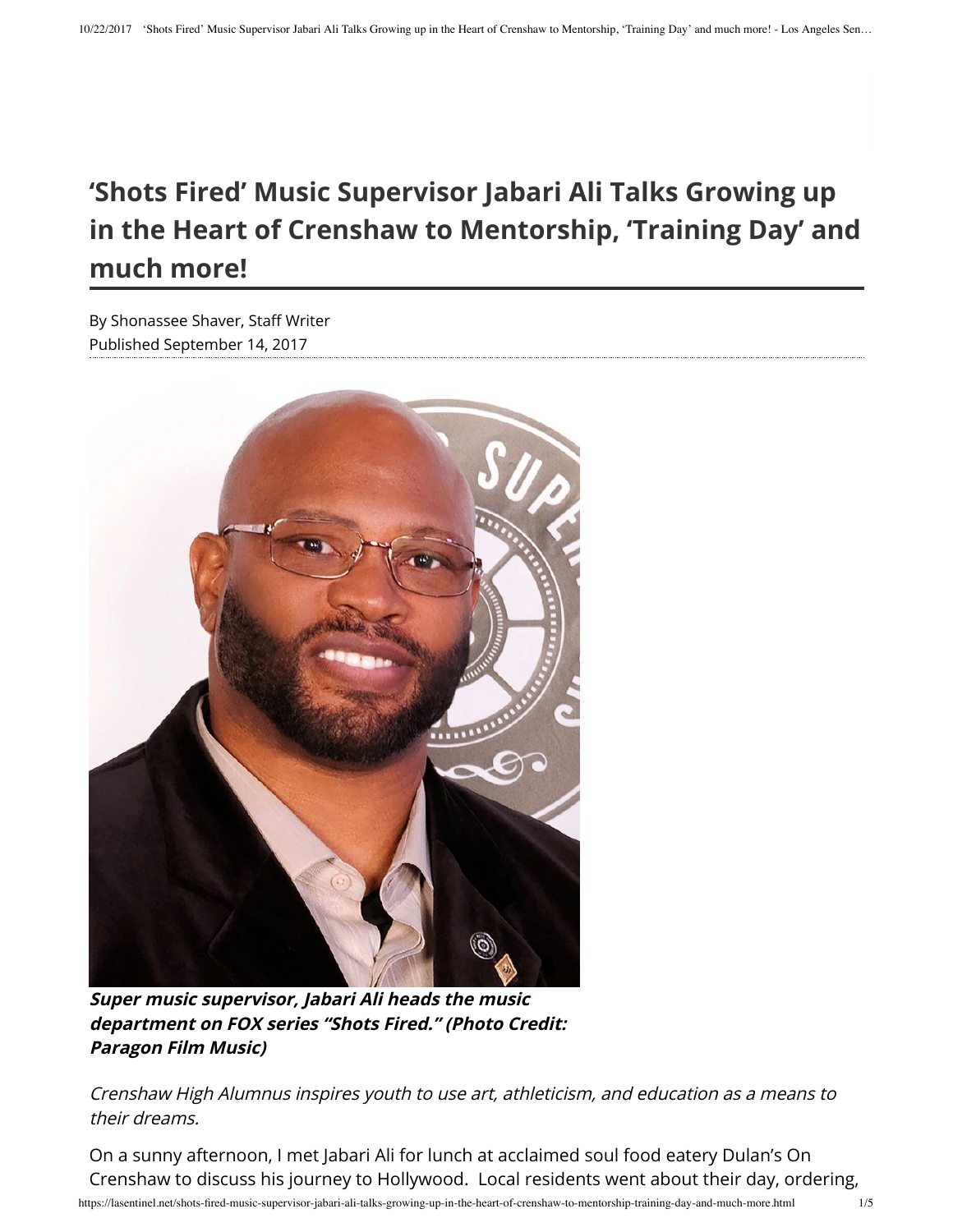conversing, all the while, not knowing they were among one Crenshaps are subsidiary has produced some of the best music for fan-favorite television  $\cdot$ '

Jabari Ali is a film and television music supervisor and  $\hbar$ industry, for nearly two decades. As the head of Paragon  $F$ hometown hero whose credits include blockbuster Member", "Any Given Sunday", "Barbershop 2", "B Vegas." He most recently lead the is currently lead acclaimed 10-hour TV movie, "Shots Fired" on FC created by Gina Prince-Bythewood and Reggie F

Ali has achieved success in Hollywood; however, career, but talk about his roots and the mentorship

While ordering his favorite dish, it was nostalgic ar. neighborhood and journey from Crenshaw to Holly. personally," he states. He's done several things for Ma. achievement breakfasts and lunches. I remember former President Barack Obama's rates and we sent twenty kids and families to the inauguration, Dulan  $s_{\text{th}}$  as we sent twenty kids and families to the inauguration, Dulan  $s_{\text{th}}$ cooking."



**Enter For a Chance to Win!** HYUNDAI "Better" Contest at Taste of Soul Los Angeles

Ali is one of L.A.'s own to thrive in the music and film industry, while staying grounded.

A fellow Crenshaw and California State University Northridge (CSUN) Alumnus, with a degree in Pan African Studies, Ali feels his love for music is attributed to his family's relationship with different musical genres.

"My dad was a blues connoisseur and my grandmother was from Trinidad. I grew up listening to West Indian music and jazz from my grandfather, who was from the South. When I got to elementary school, I played the upright string base, that was my introduction into music more or less reading and understanding it," he states.

Although he credits his parents to being the inspiration to his craft, growing up in a community filled with elements of athleticism and gangs, music wasn't so much at the forefront for many young Black men.

Music wasn't the dominant thing for a young Black man growing up in the community to do. The dominant thing for a young Black male was sports. I played football; my parents put me in everything to keep me busy. My first love was baseball; however, it ended up being football that paid for my education. Being at Crenshaw and a student athlete was probably some of the best times of my life," he reveals.

Ali wouldn't consider himself to be a hometown hero, but more of a 'Willie West' akin to the iconic Crenshaw Basketball and Baseball coach, Willie E. West, Jr. "The legendary Willie West, former principal, Ms. Boutte would be a hometown hero," he shares. "She taught me how to do geometry; I would've never been able to go to college and become successful. Coach Major Dennis was my Dean, teacher, baseball coach and friend. He was a powerful mentor. Seeing that, it taught me that one day, I wanted to help young people," he states.

It was these types of relationships that Ali developed over the years, that attests to his success and the person he is today. "Mentorship is definitely necessary; "each one, teach one" is a powerful African-American proverb," he acknowledges.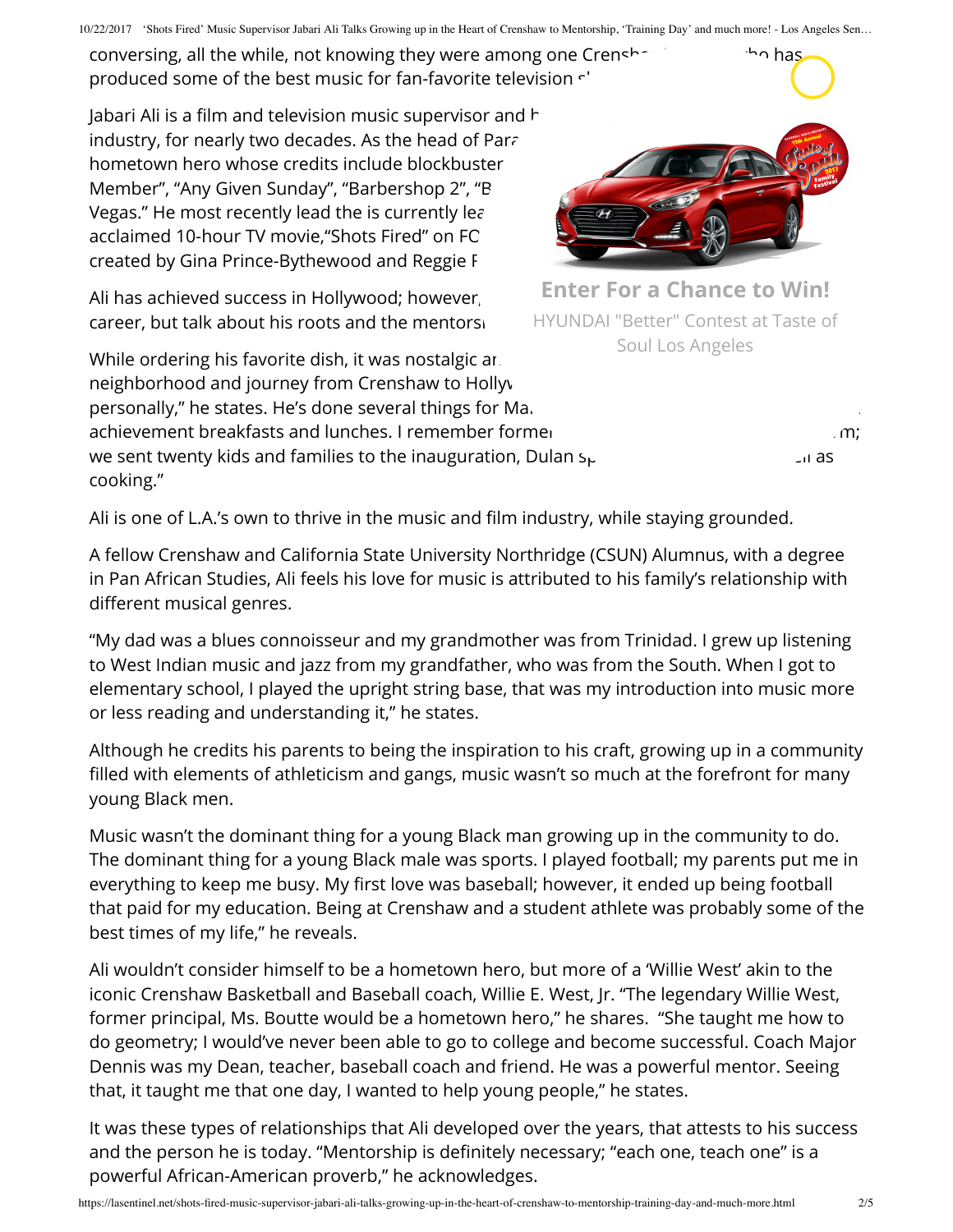There is an influx of social and economic growth in the neighborhood; however, for years, South Los Angeles has had its bad elements, such as drugs and gang infestation, etc. However, Ali was fortunate enough to escape those trappings by being influenced by people who cared.

"Being a young Black boy and growing up in an urban war zone is very challenging. Overall, parents have to step up. I think one of the reasons young Black boys tend to go the gang route, is because it's something that they are missing. I was fortunate enough to have football, my teammates became my brothers. That's the beauty of extracurricular activities, it puts you in an environment that holds you accountable, said Ali.

Ali pushes for education, athleticism in the community, because he feels there is a lot of great talent in this District.

"Crenshaw gets a bad reputation; it's a beautiful community and I would not take the people or energy back. There was so much support for me coming up. My teachers were amazing, they cared and went the extra mile. Ms. Boutte was a motivator. I remember my graduation class was 600 to 700. You don't see classes like that anymore. Schools then, were 85% African American, if not higher. I would say 70% of my teachers were Black. The Crenshaw family was strong."

Every homecoming, he returns to his alma mater to visit the classrooms. "We do an alumni election and talk to the students," he reveals.

I always had a passion for art, music and dance. As a football player, you would think I wouldn't be into that, but I had a dance group with some of the members on my team.

Ali switches gears, transitioning from education and football to the next chapter of his life; that is becoming a film & television music supervisor. "I always had a passion for filmmaking. It was one of those things, like 'life after sport', I wanted to do something more artistic," he explains.

He began researching his favorite films, focusing on the credits. "I grew up in a time were there wasn't social media, nothing was coming at you a thousand miles per hour. All the information was there, you just had to research to get it," Ali acknowledges.

Becoming a music supervisor was the end goal for Ali. He was persistent in applying to film and television production companies, faxing resumes and calling continuously. "I was straightforward. It was a testament of dedication that I wanted to be great," he accounts for his drive.

He recalls supervisors at that time being represented by big agencies. Ali, again was mentored by a seasoned music supervisor, John Houlihan who helped him live out his dream and soon partnered together. He took music and publishing courses at UCLA Extension, enhancing his skills while managing producers and got his big break when one of his professor's recruited him to lend his expertise on big budget film "Save The Last Dance".

He has licensed several songs off of the film. "I was told if you follow the money, you can understand the industry a lot better. The studio pays you to create songs for a scene; there is a creative and financial side to it ... I chose the latter," he shares. Ali has worked on "Get Rich or Die Tryin", "ATL", "Malibu's Most Wanted" and a variety of A-list films.

"I wanted to carve my niche in an area where I didn't see a lot of Black people," he said.